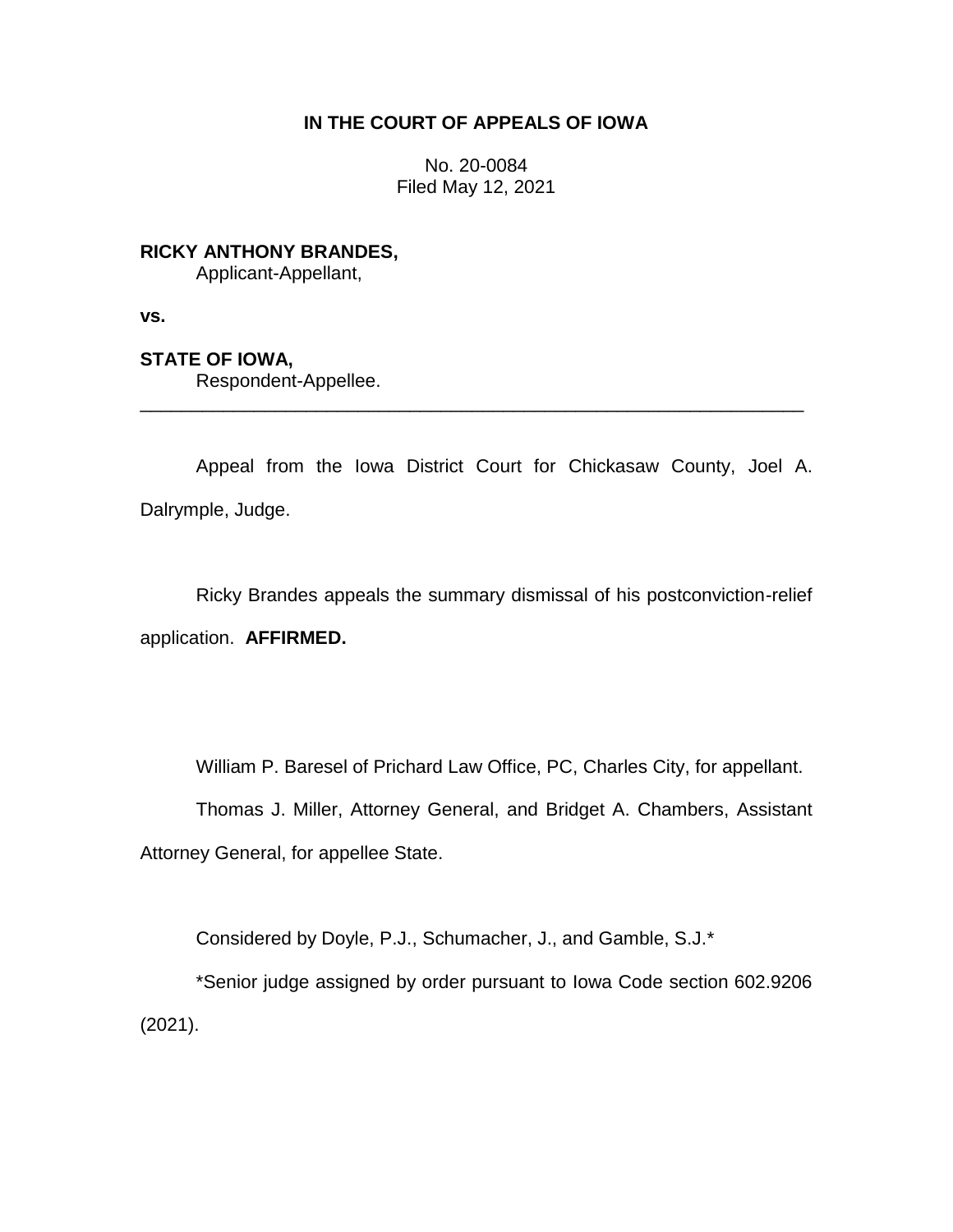## **GAMBLE, Senior Judge.**

Ricky Brandes appeals the summary dismissal of his third application for postconviction relief (PCR). We affirm.

Following a bench trial, Brandes was convicted of first-degree kidnapping and sentenced to life in prison in 2006. Brandes appealed, and this court affirmed his conviction. *See State v. Brandes*, No. 06-0576, 2007 WL 4553478, at \*7 (Iowa Ct. App. Dec. 28, 2007). Procedendo issued in February 2008. Brandes filed his first PCR application in 2008. The district court denied his application, and this court affirmed the denial. *Brandes v. State*, No. 11-0941, 2012 WL 5598523, at \*4 (Iowa Ct. App. Nov. 15, 2012). Brandes filed his second PCR application in 2016. The district court dismissed Brandes's second application as untimely. *Brandes v. State*, No. 17-0128, 2017 WL 6517176, at \*1 (Iowa Ct. App. Dec. 20, 2017). This court affirmed, determining Brandes could not avoid the three-year statute of limitations found in Iowa Code section 822.3 (2016). *Id.* Brandes filed his third PCR application, the subject of this appeal, in 2018. In his application, Brandes claimed his fellow perpetrator, Travis Alve, "wants to have a chance to tell the courts he lied to the courts about [Brandes]. He wants to be heard." The State moved for summary dismissal. Following a hearing on the State's motion wherein Brandes testified, the district court dismissed Brandes's application as untimely. *See* Iowa Code § 822.6(3) (2018) (authorizing summary dismissal of PCR actions). Brandes appeals.

We review PCR actions for legal error, including summary dismissals of PCR applications. *Castro v. State*, 795 N.W.2d 789, 792 (Iowa 2011).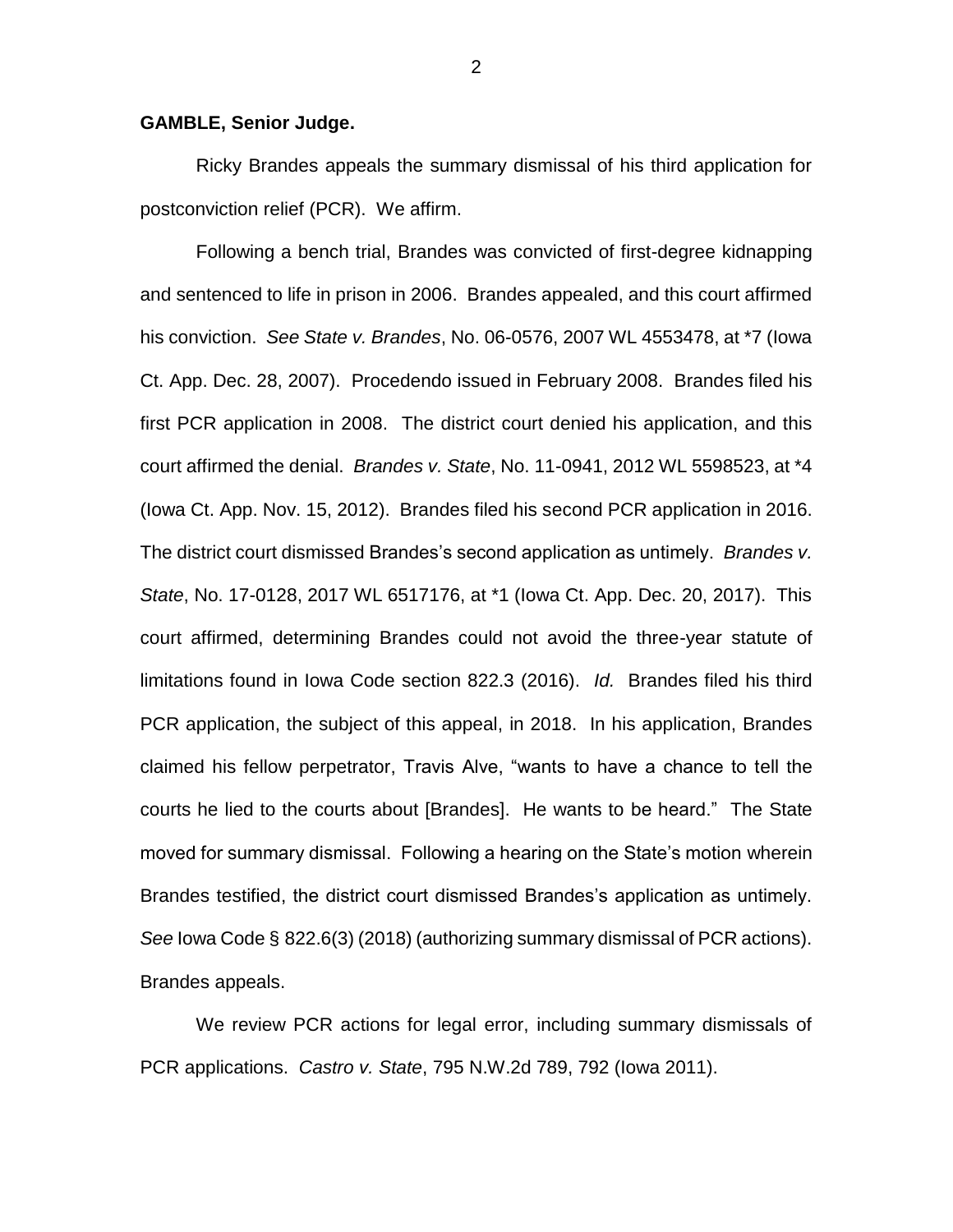Iowa Code section 822.3 requires that applications "be filed within three years from the date . . . procedendo is issued." "However, this limitation does not apply to a ground of fact or law that could not have been raised within the applicable time period." Iowa Code § 822.3. Brandes concedes his third PCR application was filed beyond the three-year statute of limitations. But he asserts Alve's willingness to testify amounts to newly discovered evidence sufficient to bypass the three-year limitation. Brandes claims he was unaware of Alve's willingness to testify in his favor until 2018. At the hearing on the State's motion to dismiss, Brandes testified he encountered Alve when they were transferred to the same prison and Alve told him "he would recant some of the things that he alleged that [Brandes] did and swore he wouldn't let [Brandes] do a life sentence."<sup>1</sup>

Brandes's use of the word "recant" implies Alve testified against Brandes at the criminal trial. He did not. Alve may have made some statements unfavorable to Brandes during his own plea negotiations, but Alve did not testify at trial. Further, Brandes's report of Alve's proposed new testimony is vague and uncertain. Brandes testified, "[Alve] said that he would take back that I didn't bring her and I didn't hold her against her will and I didn't beat her up and things like that, and that he had it all wrote down on paper and I got that paper somewhere." Brandes did not produce Alve's purported written statement. Brandes failed to demonstrate how the statements Alve allegedly made to him in prison are different

 $\overline{a}$ 

<sup>&</sup>lt;sup>1</sup> In his third application for PCR, Brandes stated Alve pleaded guilty. It is not clear from our record whether Alve pleaded to a lesser charge and was subject to a lesser term of imprisonment or if he pleaded guilty to first-degree kidnapping.